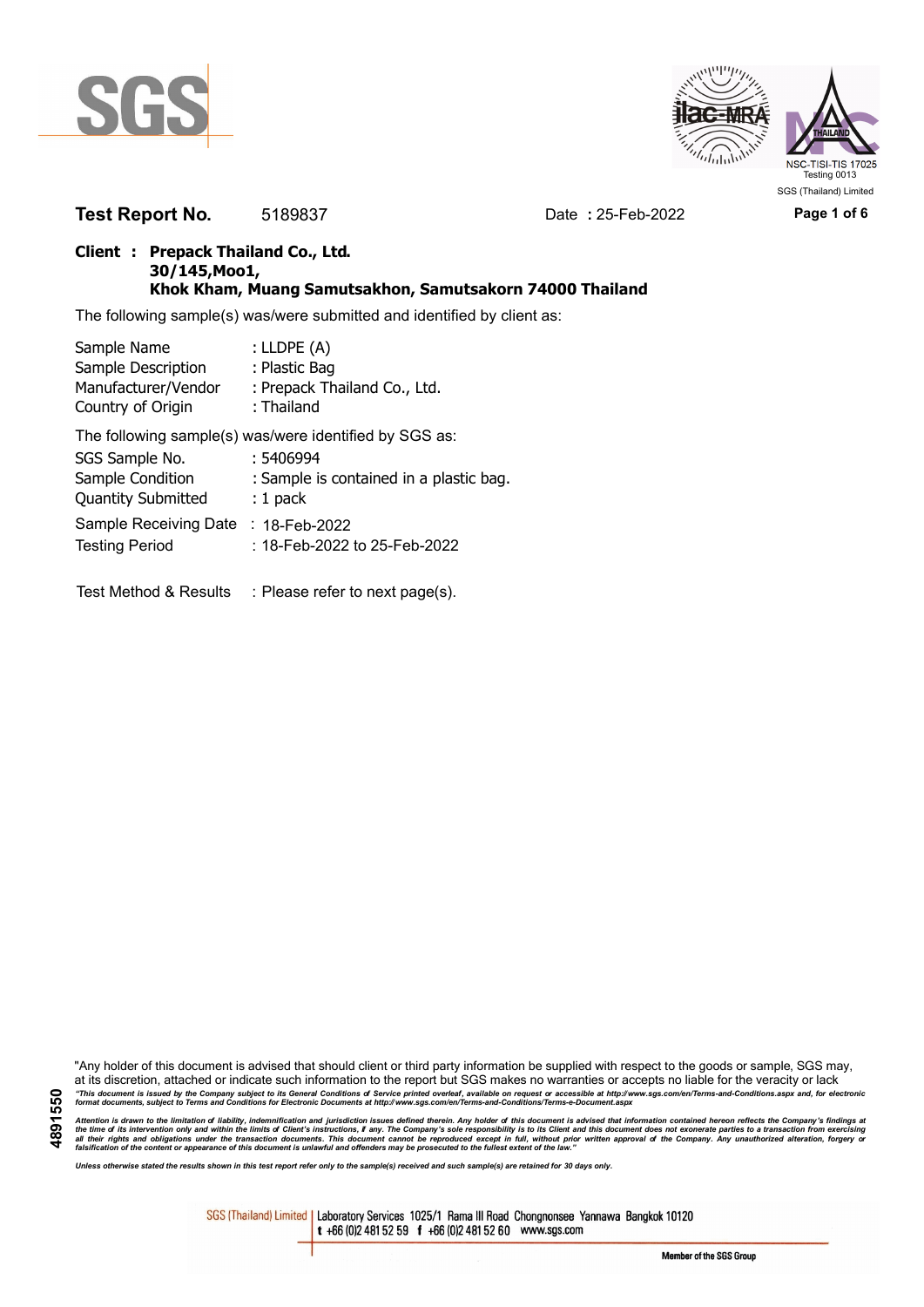



## **Test Report No.** 5189837 Date **:** 25-Feb-2022 **Page 2 of 6**

### **Test Requested & Result Summary**

Test Requested : Please refer to the result summary (Test parameter(s) was/were selected by client).

Result Summary:

| <b>Test Requested</b><br>Notification of the Ministry of Public Health (No.295) B.E. 2548 (2005): | Conclusion  |
|---------------------------------------------------------------------------------------------------|-------------|
| Qualities or standard for container made from plastic<br>a) Polyethylene (PE)                     |             |
| 1. Lead content                                                                                   | <b>PASS</b> |
| 2. Cadmium content                                                                                | <b>PASS</b> |
| 3. Heavy metal (as lead) in 4% concentrated acetic acid extraction                                | <b>PASS</b> |
| 4. Quantity of potassium Permanganate Consumed                                                    | <b>PASS</b> |
| 5. Residue after Evaporation Test                                                                 | <b>PASS</b> |
| 6. Migration of color Extraction                                                                  | <b>PASS</b> |

#### Remark:

1.Test results in this report are applicable for the item tested and reflects the tested sample as received. 2.The decision rules based on simple acceptance which the probability of false accept may be as high as 50% in case the results is exactly on the tolerance limit.

### **Signed for and on behalf of SGS (Thailand) Limited**

**Rutchuporn Moungsom Laboratory manager - Hardgood**

"Any holder of this document is advised that should client or third party information be supplied with respect to the goods or sample, SGS may, at its discretion, attached or indicate such information to the report but SGS makes no warranties or accepts no liable for the veracity or lack "This document is issued by the Company subject to its General Conditions of Service printed overleaf, available on request or accessible at http://www.sgs.com/en/Terms-and-Conditions.aspx and, for electronic<br>format docume

Attention is drawn to the limitation of liability, indemnification and jurisdiction issues defined therein. Any holder of this document is advised that information contained hereon reflects the Company's findings at<br>all th

*Unless otherwise stated the results shown in this test report refer only to the sample(s) received and such sample(s) are retained for 30 days only.*

SGS (Thailand) Limited | Laboratory Services 1025/1 Rama III Road Chongnonsee Yannawa Bangkok 10120 t +66 (0)2 481 52 59 f +66 (0)2 481 52 60 www.sgs.com

Member of the SGS Group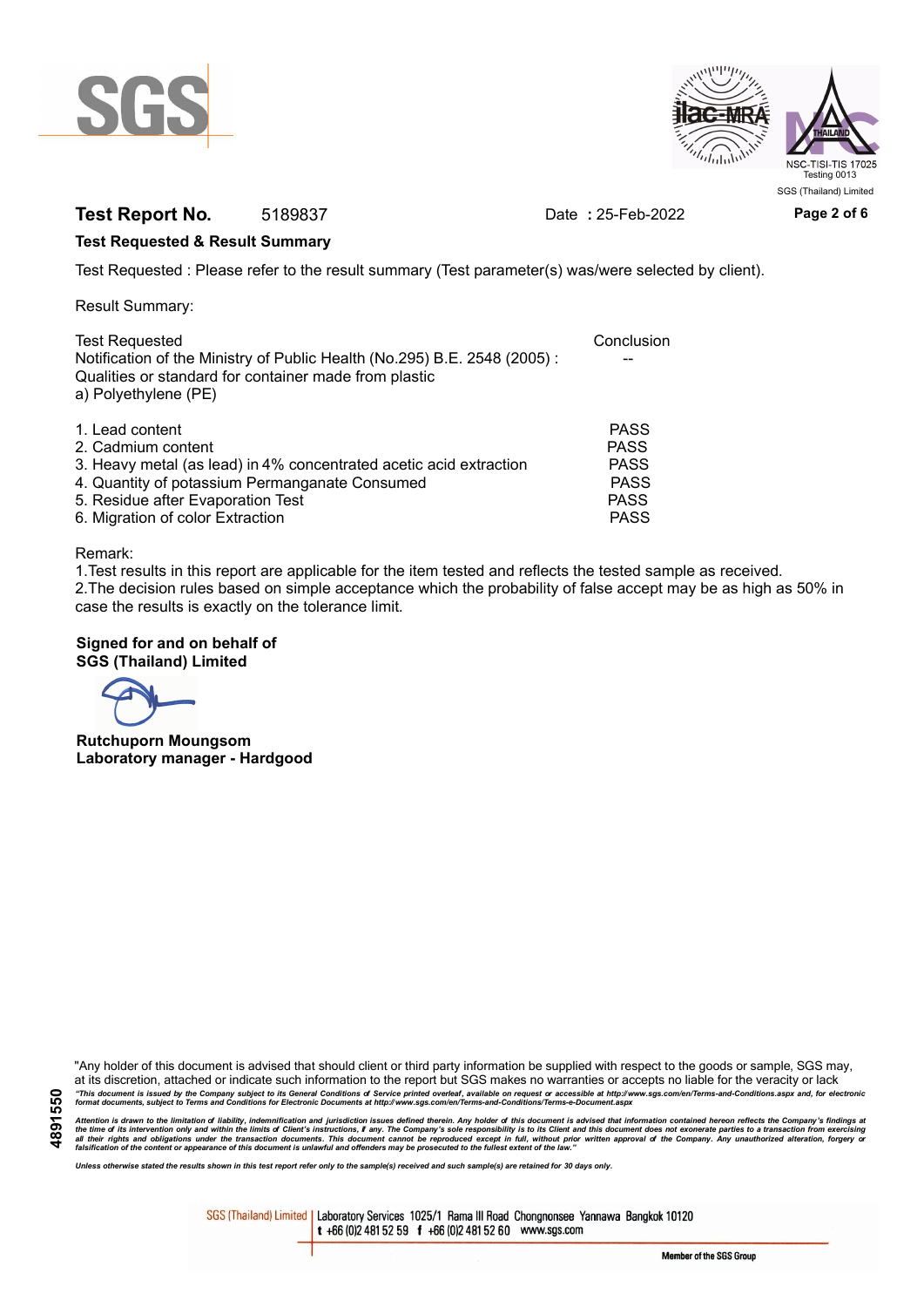



# **Test Report No.** 5189837 Date **:** 25-Feb-2022 **Page 3 of 6**

**TEST RESULTS**

**Notification of the Ministry of Public Health (No.295) B.E. 2548 (2005) : Qualities or standard for container made from plastic.**

#### **a) Polyethylene (PE)**

#### **Qualities and standard of plastic**

Method : With reference to TIS 656: 2556. Analysis was performed by ICP-OES.

| <b>Details</b>     | Result (1)<br>(mg/kg) | <b>Limit of Quantitative</b><br>(mg/kg) | <b>Permissible Limit</b><br>(mg/kg) |
|--------------------|-----------------------|-----------------------------------------|-------------------------------------|
| Lead content***    | <2                    | 2.0                                     | 100                                 |
| Cadmium content*** |                       | 2.0                                     | 100                                 |

Sample Description :

1. Clear plastic bag

Note :

**4891550**

1. mg/kg = milligram per kilogram  $2. <$  = Less than

"Any holder of this document is advised that should client or third party information be supplied with respect to the goods or sample, SGS may, at its discretion, attached or indicate such information to the report but SGS makes no warranties or accepts no liable for the veracity or lack "This document is issued by the Company subject to its General Conditions of Service printed overleaf, available on request or accessible at http://www.sgs.com/en/Terms-and-Conditions.aspx and, for electronic<br>format docume

Attention is drawn to the limitation of liability, indemnification and jurisdiction issues defined therein. Any holder of this document is advised that information contained hereon reflects the Company's findings at<br>all th

*Unless otherwise stated the results shown in this test report refer only to the sample(s) received and such sample(s) are retained for 30 days only.*

SGS (Thailand) Limited | Laboratory Services 1025/1 Rama III Road Chongnonsee Yannawa Bangkok 10120 t +66 (0)2 481 52 59 f +66 (0)2 481 52 60 www.sgs.com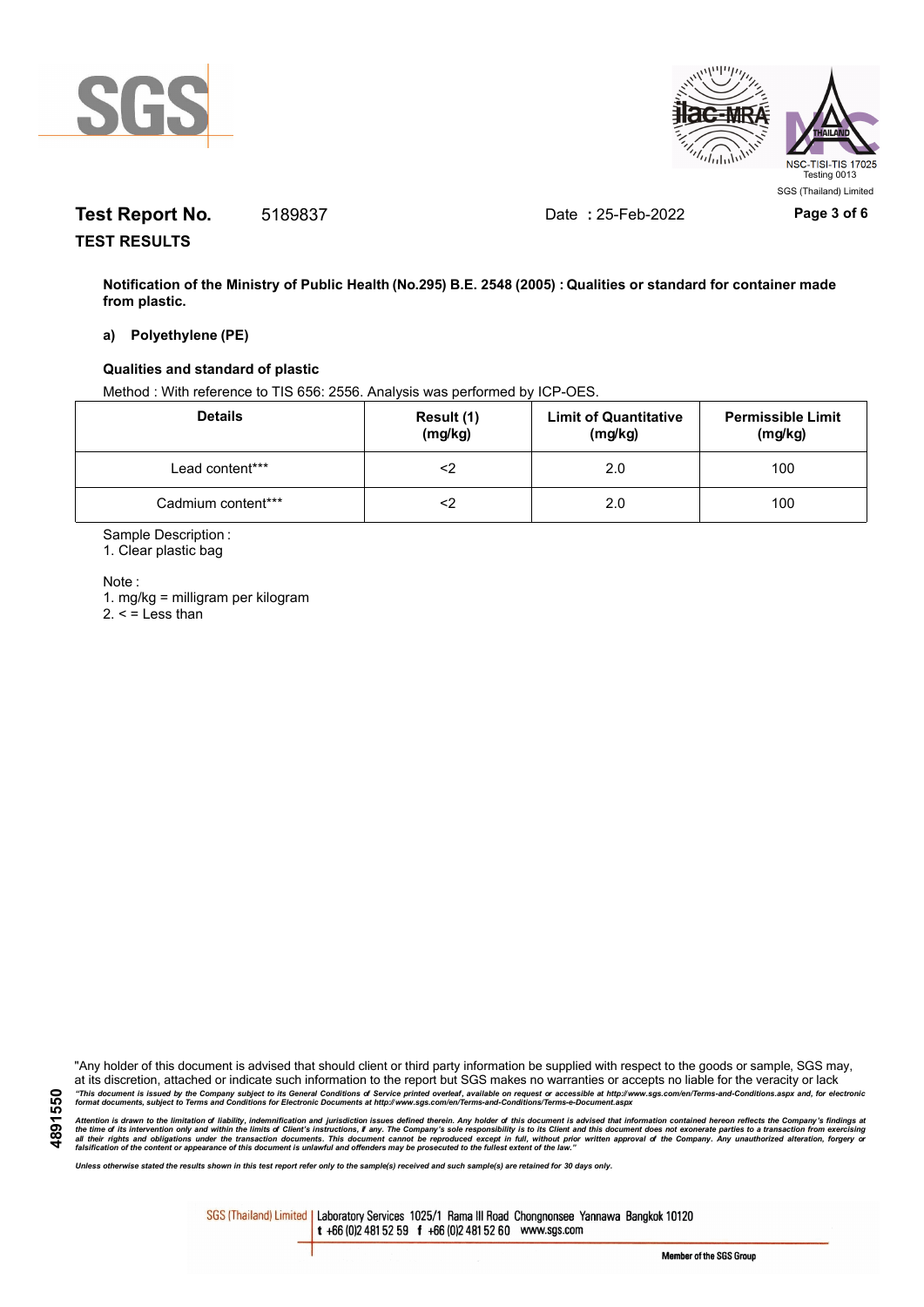



## **Test Report No.** 5189837 Date **:** 25-Feb-2022 **Page 4 of 6**

#### **TEST RESULTS**

#### **Qualities and standard of dissemination**

Method : With reference to TIS 656: 2556.

| <b>Details</b>                                                                      | Test Condition <sup>^</sup>                | Result (1)<br>(mg/dm3) | Limit of Quantitative<br>(mg/dm3) | <b>Permissible Limit</b><br>(mg/dm3) |
|-------------------------------------------------------------------------------------|--------------------------------------------|------------------------|-----------------------------------|--------------------------------------|
| Heavy metal (calculated as lead) in<br>4% concentrated acetic acid<br>extraction*** | 30 minute at<br>60 degree C                | $<$ 1                  |                                   |                                      |
| Potassium permanganate used for<br>reaction in water extraction***                  | 30 minute at<br>60 degree C                | $<$ 1                  | 1.0                               | 10                                   |
| Residue substances which is<br>evaporate in water***                                | 30 minute at<br>60 degree C                | $3$                    | 3.0                               | 30                                   |
| Residue substances which is<br>evaporate in 4% concentrated acetic<br>acid***       | 30 minute at<br>60 degree C                | <3                     | 3.0                               | 30                                   |
| Residue substances which is<br>evaporate in 20% concentrated<br>alcohol***          | 30 minute at<br>60 degree C                | $3$                    | 3.0                               | 30                                   |
| Residue substances from volatile<br>matters in normal heptane***                    | Room temperature<br>(1 hr. at 25 degree C) | $3$                    | 3.0                               | 150                                  |

Sample Description :

1.Clear plastic bag with black/ white printed (inside)

Note :

1. mg/dm3 = milligram per cubic decimeter

2. Degree C = degree Celsius

 $3. <$  = Less than

Remark :

1.  $^{\circ}$  = In case of the use at temperature not higher than 100 degree Celsius

"Any holder of this document is advised that should client or third party information be supplied with respect to the goods or sample, SGS may, at its discretion, attached or indicate such information to the report but SGS makes no warranties or accepts no liable for the veracity or lack "This document is issued by the Company subject to its General Conditions of Service printed overleaf, available on request or accessible at http://www.sgs.com/en/Terms-and-Conditions.aspx and, for electronic<br>format docume

Attention is drawn to the limitation of liability, indemnification and jurisdiction issues defined therein. Any holder of this document is advised that information contained hereon reflects the Company's findings at<br>all th

*Unless otherwise stated the results shown in this test report refer only to the sample(s) received and such sample(s) are retained for 30 days only.*

SGS (Thailand) Limited | Laboratory Services 1025/1 Rama III Road Chongnonsee Yannawa Bangkok 10120 t +66 (0)2 481 52 59 f +66 (0)2 481 52 60 www.sgs.com

Member of the SGS Group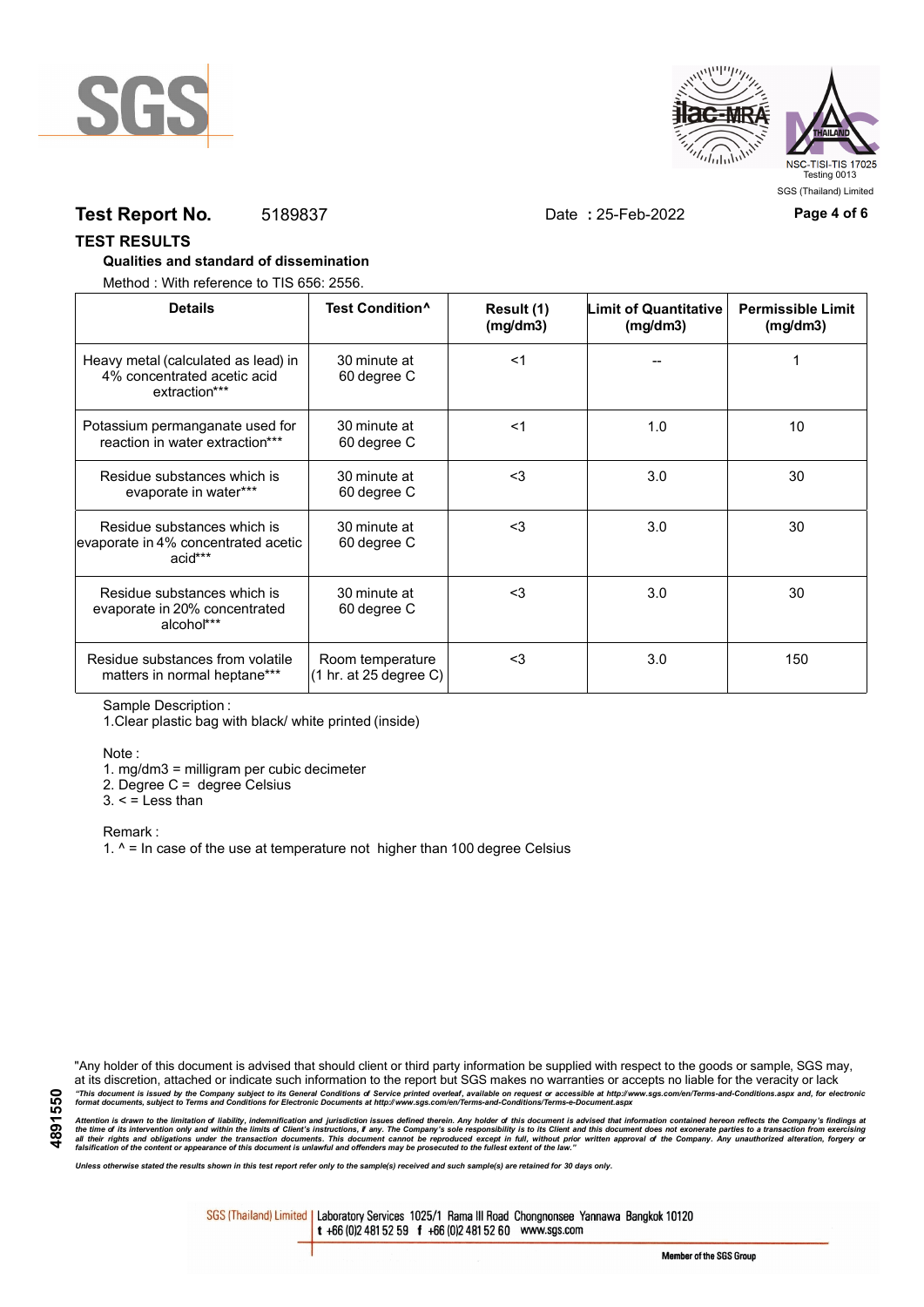



## **Test Report No.** 5189837 Date **:** 25-Feb-2022 **Page 5 of 6**

**TEST RESULTS**

#### **Qualities and standard of dissemination**

Test Method : With reference to TIS 655 -1 : 2553

| <b>Details</b>                         | Test Condition <sup>^</sup>               | Result (1)               | <b>Permissible Limit</b> |
|----------------------------------------|-------------------------------------------|--------------------------|--------------------------|
| Migration of color extract by water*** | 30 minute at<br>60 degree C               | Negative<br>(See Note 2) | Negative                 |
| Migration of color extract by          | 30 minute at                              | Negative                 | Negative                 |
| 4% concentrated acetic acid***         | 60 degree C                               | (See Note 2)             |                          |
| Migration of color extract by          | 30 minute at                              | Negative                 | Negative                 |
| 20% concentrated alcohol***            | 60 degree C                               | (See Note 2)             |                          |
| Migration of color extract by          | Room temperature                          | Negative                 | Negative                 |
| normal heptanes***                     | $(1 \text{ hr. at } 25 \text{ degree C})$ | (See Note 2)             |                          |

Sample Description :

1.Clear plastic bag with black/ white printed (inside)

Note :

1. Degree C = degree Celsius

2. "Negative" mean it's not presence of color migration/ "Positive" mean it's presence of color migration

Remark :

1.  $^{\circ}$  = In case of the use at temperature not higher than 100 degree Celsius

Remark: The test item(s) marked \*\*\* on test report is/are analyzed at SGS (Thailand) Limited, address: 41/16-20 and 41/23 Soi Rama III 59, Rama III road, Chongnonsee, Yannawa, Bangkok.

**4891550**

"Any holder of this document is advised that should client or third party information be supplied with respect to the goods or sample, SGS may, at its discretion, attached or indicate such information to the report but SGS makes no warranties or accepts no liable for the veracity or lack "This document is issued by the Company subject to its General Conditions of Service printed overleaf, available on request or accessible at http://www.sgs.com/en/Terms-and-Conditions.aspx and, for electronic<br>format docume

Attention is drawn to the limitation of liability, indemnification and jurisdiction issues defined therein. Any holder of this document is advised that information contained hereon reflects the Company's findings at<br>all th

*Unless otherwise stated the results shown in this test report refer only to the sample(s) received and such sample(s) are retained for 30 days only.*

SGS (Thailand) Limited | Laboratory Services 1025/1 Rama III Road Chongnonsee Yannawa Bangkok 10120 t +66 (0)2 481 52 59 f +66 (0)2 481 52 60 www.sgs.com